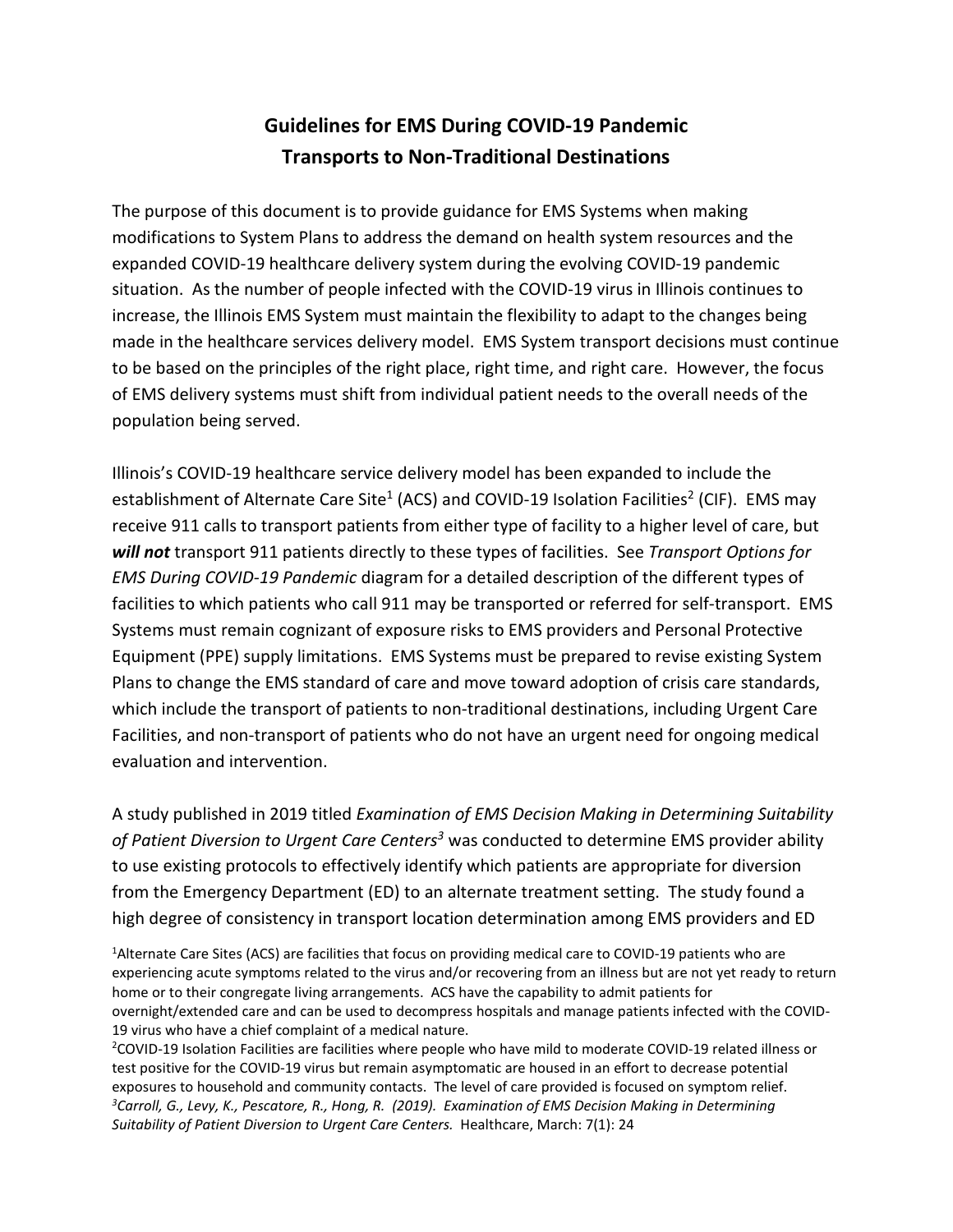physicians. However, the authors cautioned that the level of care decision cannot be left entirely up to EMS providers operating under existing System protocols since the EMS providers in the study under triaged patients close to 12% of the time; which could result in a poorer outcome caused by delayed care. Strict protocols with clear medical direction and increased capacity for Online Medical Control consultation are needed in order to better assist EMS providers with making appropriate transport decisions when the options for transport expand beyond the traditional ED and include a "no transport" option.

EMS Systems should consider the following when developing System Plan Amendments to address the increasing demand on EMS and healthcare resources during the COVID-19 pandemic and the expanding COVID-19 healthcare system in Illinois:

- Erring on the side of caution in transport destination decision-making may not always be what is best for the patient. The utilization of non-traditional transport destination likely means that the demand for ED and traditional hospital services exceeds the available capacity. EMS providers must identify which patients may be appropriate candidates for non-traditional destinations. Although a non-traditional destination may have a limited level of care, EMS providers must evaluate whether the patient's interests are better served by more timely treatment or waiting an extended time for a higher level of care. This should be done in collaboration with on-line medical control. Higher levels of care must be reserved for the most critical patients (e.g. stroke, myocardial infarction, severe respiratory compromise).
- Transport decision Standard Operating Procedures (SOP) should provide specific parameters for patient age, chief complaint, and chief complaint to assist EMS providers with determining the appropriate levels of care. EMS Systems should consider the scope of professional practice for providers staffing the non-traditional transport destinations and any equipment and service limitations.
- Identify the capabilities and capacities of each hospital within your Region to treat and admit patients with severe respiratory compromise. If patient care will not be compromised, Resource and other hospitals should be prioritized as transport destinations for patients with severe respiratory illness since these facilities have been identified to have an increased capacity for the on-going management of patients with this type of illness.
- Identify healthcare system resources within your EMS Region that are capable of providing a specified level of care to non-critical EMS patients (e.g. urgent care facilities; licensed, independent emergency centers). Establish agreements with these facilities regarding the receipt of EMS patients during the COVID-19 pandemic. Include use of these facilities in the System Plan Amendment submitted to IDPH.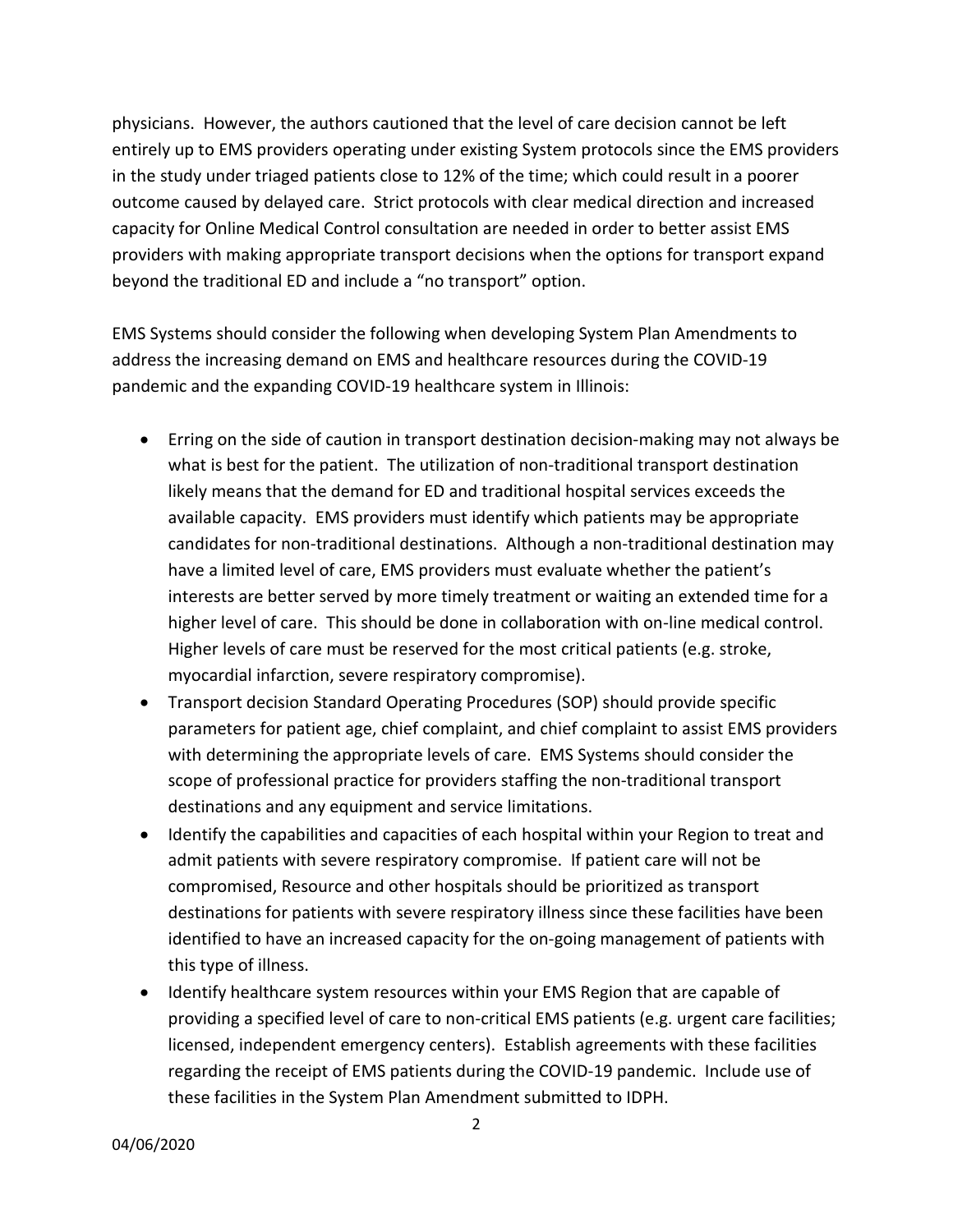- Re-assess the types of calls to which EMS is automatically dispatched and identify call types that may be appropriate to send alternate resources, such as first responder companies and/or law enforcement, to assess the situation and then request EMS resources as needed. Call types to consider include motor vehicle accidents, assaults, intoxications, persons down from unknown cause, falls without a priority one complaint, assist the citizen, and other calls that the dispatcher deems as non-emergent.
- Establish patient status criteria to determine which types of patients may be appropriate for self-transport, non-EMS transport, delayed EMS transport, batched transport, or no transport (even if patient will not sign a refusal). Determine protocol for making these decisions.
- Determine alternate standards of care to conserve PPE and supplies and to decrease EMS provider risk of exposure to COVID-19. Strategies to consider include:
	- $\circ$  Changing the initial patient assessment process (1 responder vs 2; limiting equipment initially brought from ambulance on all types of calls).
	- o Screening all patients for COVID-19-like illness.
	- o Decreasing the use of the stethoscopes. Instructing EMS providers to only auscultate a patient's lungs posteriorly.
	- o Avoiding all aerosol generating procedures unless absolutely necessary to sustain the patient. Adopt strategies to minimize provider risks during aerosol generating procedures (e.g. keep the doors of the ambulance open, limit the number of providers involved).
	- o Establishing PPE extended use and PPE re-use policies.
	- $\circ$  Reinforcing proper cleaning for re-usable supplies (e.g. safety glasses), patient care equipment (e.g. blood pressure cuffs, patient cot), and the ambulance compartment.
	- o Limiting the circumstances for which a family member may accompany the patient in the ambulance (e.g. minor children).
	- o Designating Urgent Care Facilities as the preferred transport destination, as appropriate for a patient's condition, for non-COVID-19 patients whose illness or injury falls within the scope of services provided by the Urgent Care Facility. In addition to decreasing community risk of exposure to COVID-19, this strategy will help to decrease the amount of PPE required by Urgent Care Facilities.
- Establish PPE and supply exchange policies for non-traditional transport destinations.
- Evaluate whether staffing requirements can be modified for some types of calls (e.g. an emergency medical responder drives the ambulance, while one paramedic treats multiple patients in the back) or BLS resources can be sent for initial assessment of certain types of non-COVID-19 ALS calls.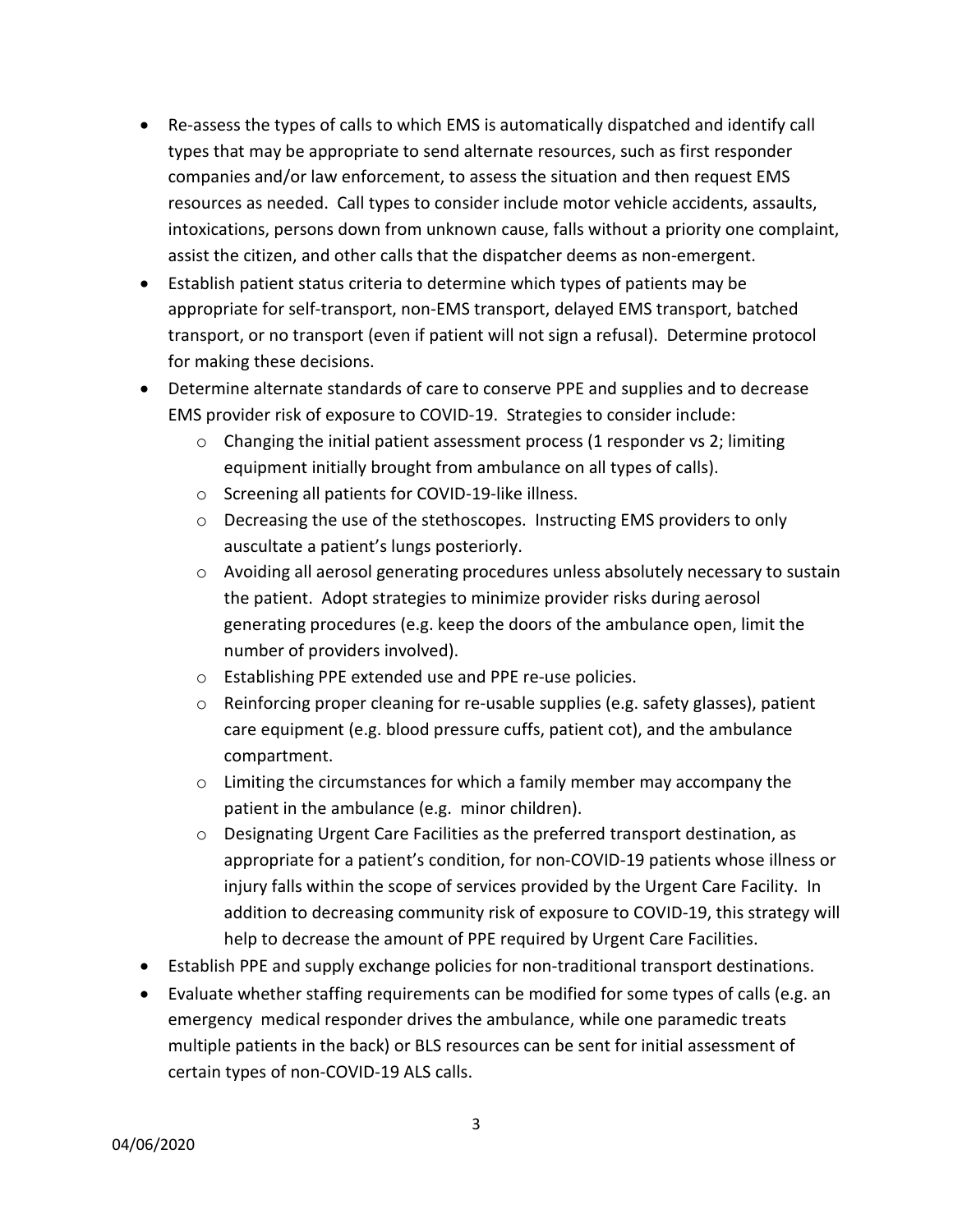- Change protocols for use of Online Medical Control for "routine" emergency care to allow EMS providers to work within the full scope of the SOPs with required Online Medical Control consultation if the EMS provider does not feel transport is required.
- Evaluate whether the use of batched and/or delayed transport is appropriate for conserving EMS resources. Establish protocols for how patients will be maintained while awaiting transport to their final destination (e.g. driver monitor's the first patient already in the back of the ambulance while paramedic goes to assess another patient at the second response location).
- Maintain awareness of the mechanisms established to monitor bed availability status at all health system facilities within your EMS System. Incorporate the use of these mechanisms into the procedures used for making transport destination decisions.

#### Call Center Considerations

- EMS Medical directors should work with Public Safety Answering Points/911 call centers to develop screening tools to identify low acuity patients that can self-transport to a non-traditional transport destination.
- Develop screening tools to identify lower acuity patients for whom treatment and transport can be delayed or who may not qualify for an EMS response.
- Evaluate options for assigning physician, nurse, and/or nurse practitioner resources to the call center to triage patient symptoms prior to dispatching EMS resources for certain types of calls.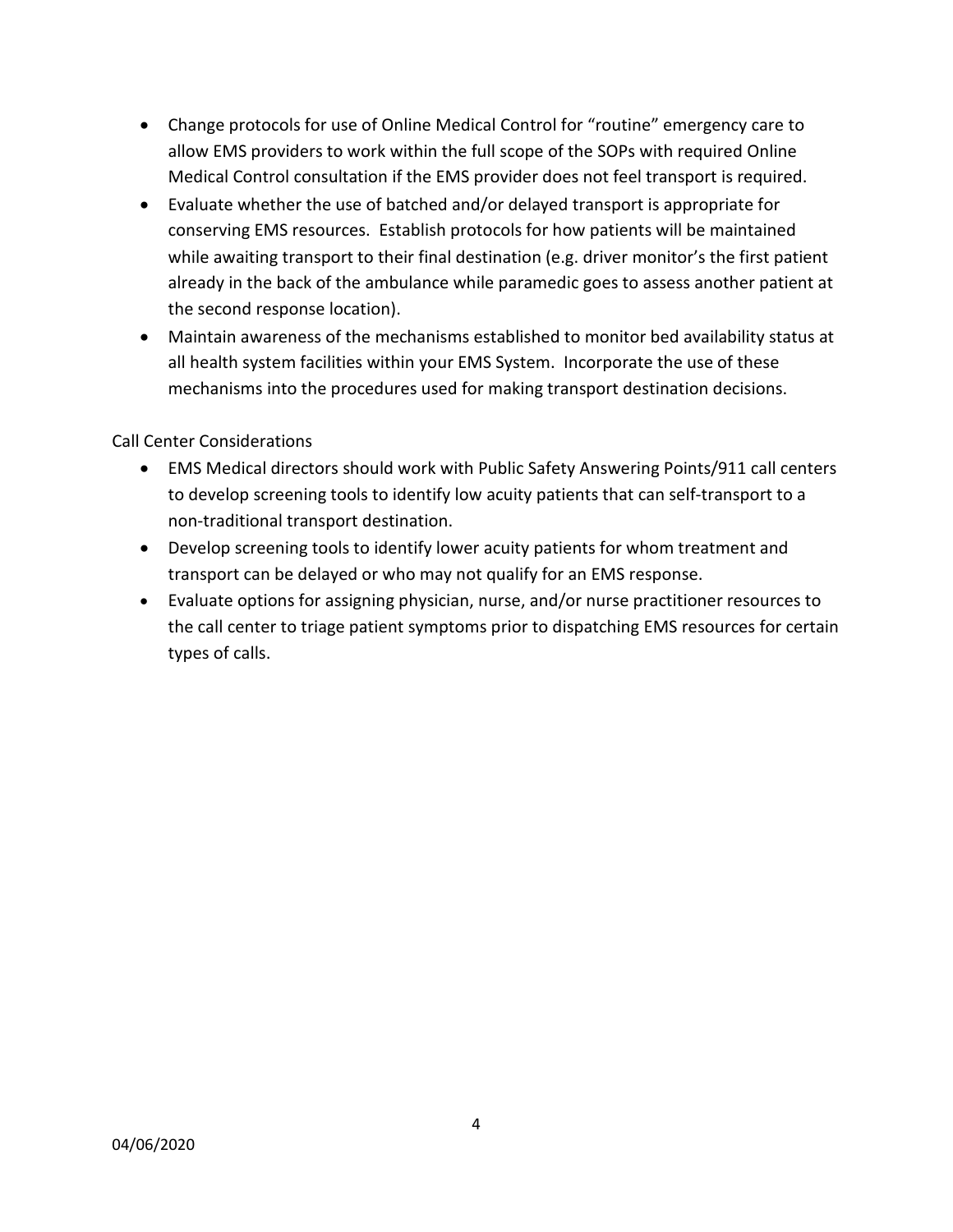### **TRANSPORT OPTIONS FOR EMS PATIENTS DURING COVID-19 PANDEMIC**

### **EMS goals during the COVID-19 Pandemic:**

- Sustain capabilities for providing EMS services to patients who call 911
- Prioritize transport resources for patients who require immediate medical treatment
- Transport patients directly to the appropriate level of medical care



<sup>1</sup>Hospitals are prioritized for patients with critical injuries and illnesses that require advanced treatment interventions, surgery, intubation, or specialty care. Conditions that fall within this scope include: heart attack, stroke, advanced trauma injuries, aneurysm, open fracture, acute abdomen, GI bleed, obstetrical emergency, significant burn, inhalation injury, and pediatrics. All patients accepted regardless of COVID-19 status. Some hospitals have established COVID-19 screening areas external to the Emergency Department (ED) as the point of entry through which all patients must pass prior to entering the ED.

<sup>2</sup>Urgent Care Facilities can provide medical care for acute problems to non-COVID-19 adult and pediatric patients. Urgent Care Facilities typically do not have the capacity to admit patients for long-term care. Urgent Care Facilities may receive patients who are transported by EMS, referred from primary care or Emergency Departments that are at capacity, and self-referrals/walk-in. Medical conditions that fall within this scope include: asthma, lacerations, closed fractures, dehydration, changes in mental status (not suspected of being stroke related), nausea/vomiting/constipation, rashes, allergic reactions, diabetic reaction, acute congestive heart failure, acute vision changes, and fevers.

<sup>3</sup>All hospital Emergency Departments have the *capability* to stabilize patients with severe respiratory illness. Resource Hospitals have increased *capacity* for the on-going management of these patients.

4 COVID-19 Isolation Facilities are facilities where people who have mild to moderate COVID-19 related illness or an asymptomatic COVID-19 infection are housed in an effort to decrease potential exposures to household and community contacts. The level of care provided is focused on symptom relief. These facilities may receive patients via walk-in or referral from a healthcare provider. All transports to this type of facility are self-transports. *EMS DOES NOT transport patients to this type of facility.*

<sup>5</sup>COVID-19 Telehealth/Telephone Triage Protocols are used to determine a "no transport" decision. Online Medical Control provides the patient with home treatment instructions.

<sup>6</sup>EMS determines that the patient requires non-urgent medical care. Patient instructed to self-transport to Alternate Care Site, Urgent Care Facility, primary care office/clinic, or COVID-19 Isolation Facility. If patient lacks transportation resources, referral made to human services providers and/or paratransit provider.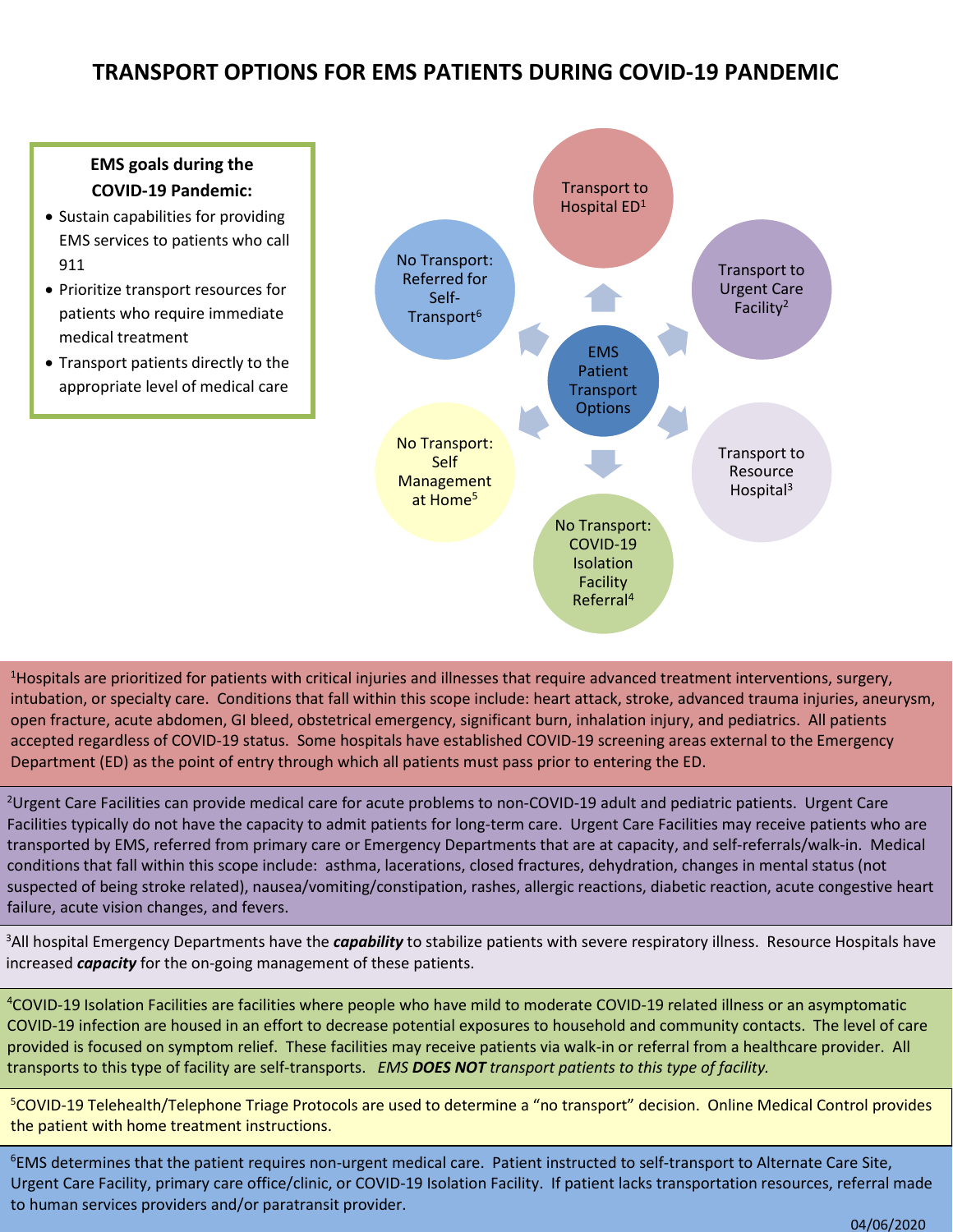## **EMS GUIDELINES FOR PATIENT TRANSPORT DURING COVID-19 PANDEMIC: DECISION SUPPORT FOR CRITICAL PATIENTS**



<sup>1</sup>If at any time an EMS provider determines the patient's symptoms are incompatible with sustained life, immediate transport to a hospital ED is warranted.

<sup>2</sup>To the extent possible, the number of EMS personnel in contact with the patient should be limited in an effort to conserve PPE and decrease risk of exposure.

3Responders already wearing PPE should not downgrade if PPE recommendation changes.

<sup>4</sup> Standard precautions plus transmission based precautions (based on risk assessment) should be used for every patient.

5Airborne precautions = N-95 mask or higher level protection

 $6D$ roplet precautions = surgical mask and eye protection

7Urgent Care Facilities can typically treat asthma, lacerations, closed fractures, dehydration, changes in mental status (not suspected of being stroke related), nausea/vomiting/constipation, rashes, allergic reactions, diabetic reaction, acute congestive heart failure, acute vision changes, and fevers.

<sup>8</sup>All hospital EDs have the *capability* to stabilize patients with severe respiratory illness. Resource Hospitals have increased *capacity* for the on-going management of patients with severe respiratory illness. <sup>9</sup> Some hospitals have established COVID-19 screening areas external to the ED as the point of entry through which all patients must pass prior to entering the ED. 04/07/2020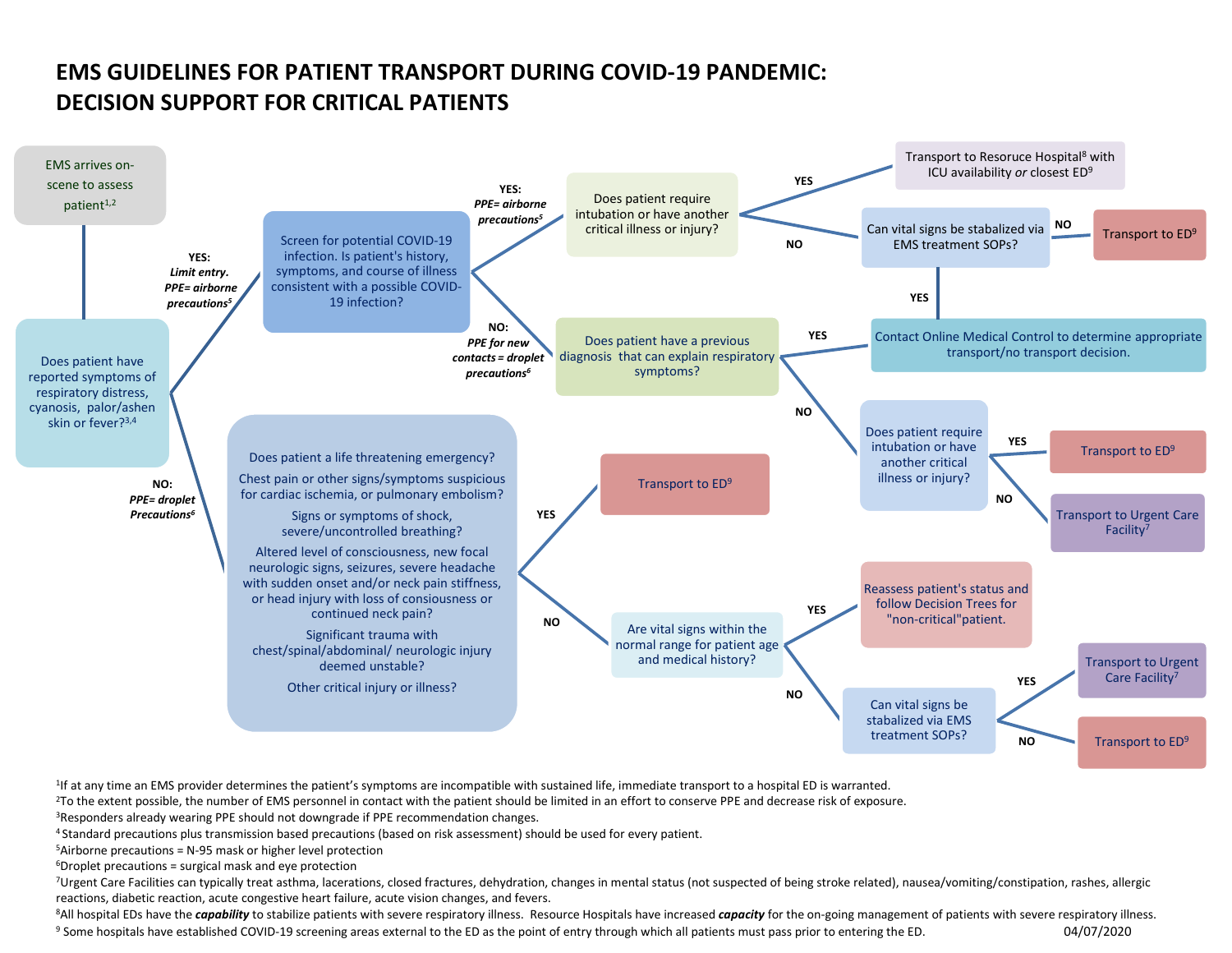## **EMS GUIDELINES FOR PATIENT TRANSPORT DURING COVID-19 PANDEMIC: DECISION SUPPORT FOR NON-CRITICAL PATIENTS WHO HAVE COVID-19-LIKE ILLNESS SYMPTOMS**



6All hospital Emergency Departments have the *capability* to stabilize patients with severe respiratory illness. Resource Hospitals have increased *capacity* for the

on-going management of patients with severe respiratory illness.<br><sup>7</sup> Some hospitals have established COVID-19 screening areas external to the ED as the point of entry through which all patients must pass prior to entering